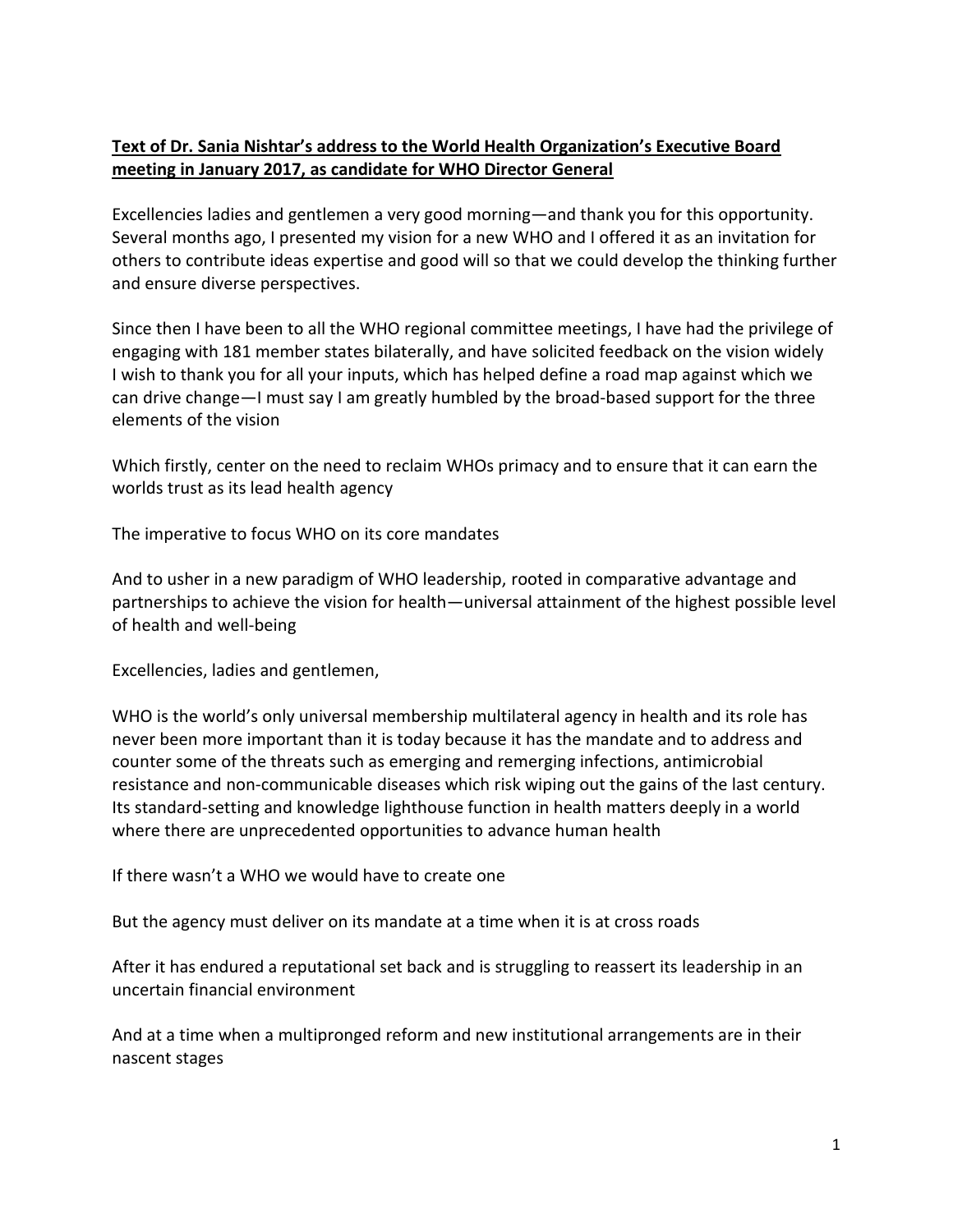This context has also shifted dramatically, from the MDGs to the SDGs, with massive humanitarian crises, demographic shifts unprecedented urbanization, epidemiological transitions, emerging pathogens, effect of climate change, just to name a few

So with this in mind, I am deeply conscious of the great responsibility that comes even with running to head the organization in the present context

I have therefore given the candidacy the respect that it deserves

Since declaring the candidacy, I have stepped down from all my roles to make 100% of my time available, and also to avoid perception of interest

I have strictly followed the code of conduct in every sense

And I have listened and learned

Over the course of three decades as a health leader, I have extensively engaged with WHO at all three levels in various roles. As a minister, civil society leader, researcher, author, activist, advocate, as member of task forces, global commissions, chair of UN bodies, and as medical doctor

But the experience of learning about the organization as candidate has been a privilege It has bolstered my faith in the potential of the organization as well as its people In this process, I have also come to understand member states' expectations around new leadership and realize that you are seeking clarity from candidates in 4 areas in particular reform, financing, programmatic priorities, an suitability for the job.

I will address these 4 points, briefly, today

On organization transformation and reform, my 10 pledges focus on making the organization fit for purpose, enhancing operational readiness in emergencies, making it more transparent, accountable, cohesive, results-oriented and value for money centered. I also believe WHO must respond to member states' needs, but must also be capable of playing a global leadership role I realize several critical elements of reform on the programmatic, management governance and fiscal side have been initialized—and I want to congratulate Dr. Chan, the Secretariat and member states for their leadership

I have committed support for the ongoing reform process, in particular, the health emergencies program, implementation of FENSA, the range of reforms articulated in last year's WHA decision 69(8) centered on transparency, accountability, merit-based hiring, and improving governing bodies proceedings. I have committed to convening a meeting within 30 days of assuming office to see how the reforms can be accelerated in an evidence based manner I also have specific ideas on building further on these reforms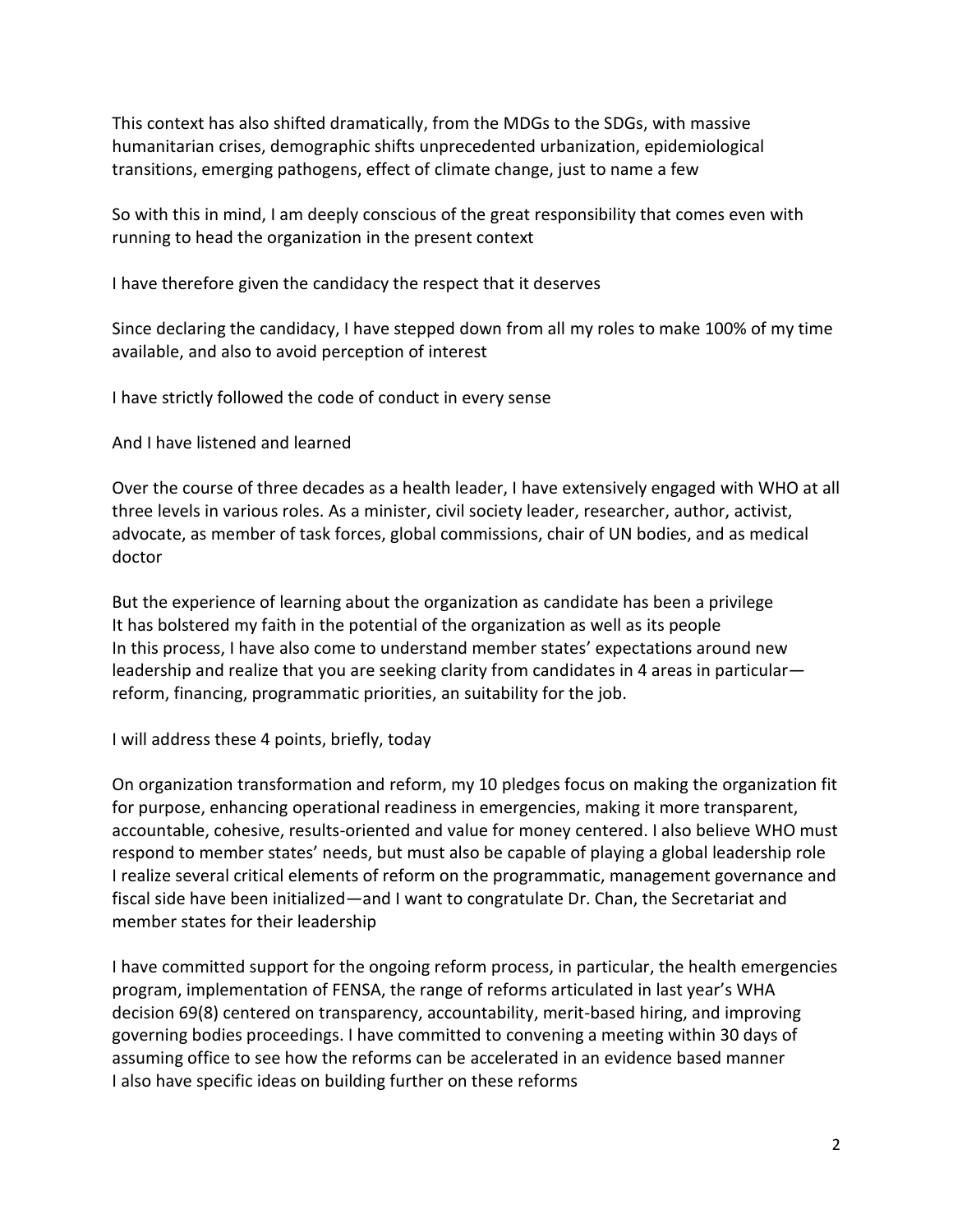For example, I will continue with the program budget web portal, but add more granularity on the expenditure side. I will aim for full compliance with IATI

On accountability, I will explore if the Director Generals' letters of delegation of authority to the Regional Directors can be the basis for compacts with clearer accountability—on both sides and will add specific metrics to the existing compacts between the DG and the ADGs. I will link them to the performance metrics of the delivery unit I envisage creating.

In terms of coordination at the three levels of the organization, I will aim not only for institutionalizing the global policy group but will also mandate coordination at all planning and operational levels, and in HR roles and in metrics, and I will distribute global functions wherever there is a specific advantage, and a value for money objective to be gained. We must work together as one organization, which means zero tolerance for competitive behaviors

And you must have noted, I have also committed to new reforms in my vision —some of these such as the idea of the Delivery Unit and Priority Metrics are aimed at making the organization results centered, whilst others such as institutionalization of forecasting capacity are aimed at making the organization more resilient and forward looking.

My experience in governance, change management and reform across sectors leads me to understand that reform is not a one-time tick-the-box. Therefore, as DG I will spend dedicated time reviewing WHO approaches to oversight, audit, compliance and risk management because as someone who has built and managed organizations I know how critical these functions are and what the costs of inattention to these can be

Excellencies, ladies and gentlemen,

With regard to the second area of major concern, which is financing, my priority would be to concretely deliver on the value for money approach and to demonstrate meaningful transparency right at the very outset—as I have done in my past work

I applaud the secretariat for having taken important initial steps to exercise budgetary discipline by reducing staff expenditure and outsourcing corporate services I will continue to push in this direction and will aim for more virtual meetings, less printing better negotiated contracts, leveraging economies of scale

But in addition, I will also pursue value for money approaches at a more strategic level such as by stepping back from roles where others have e comparative advantage, better priority setting, putting adequate resources in critical areas, or by using WHO's convening role to leverage knowledge communities

Value for money is a nice jargon for a candidate …but success at delivering it only comes with practical experience. I have created institutions from nothing in resource constrained and difficult environments—which is where I learnt the importance of value for money, and I hope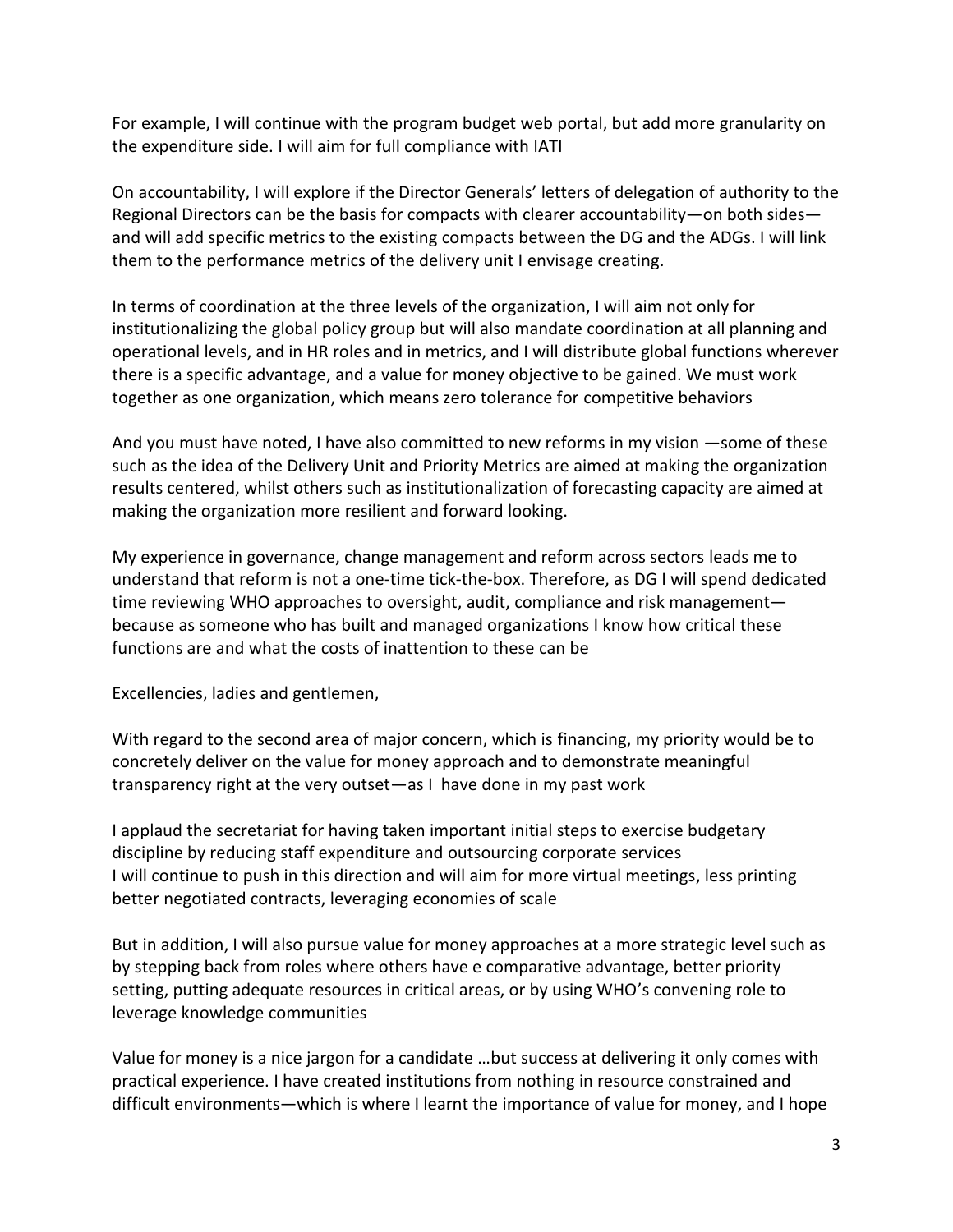to be able to earn member states trust in this regard, because there are many challenges to address with regard to financing

WHO is overly dependent on a few donors in a volatile political environment and its imbalance of voluntary and assessed contributions, has created a distortion which you are all familiar with So we need to a solid resource mobilization strategy, an investment case for support and we need to professionalize the resource mobilization function and back it with appropriate communication and advocacy.

And I will proactively seek alignment around priorities and how funds are committed We also need to think about innovative financing, holistically because it can apply to the entire value chain

It could mean WHO plays its normative and catalytic role more strategically and leverages partners resources

It could mean fast tracking WHO's pre-qualification process to tap into climate change funds,

It could mean exploring if the Geographically Dispersed Offices model can be applied to other settings

It could mean standing side by side with ministers of health when they make a pitch for greater domestic allocation for health

And it could mean a focus on direct funding appeals—there could be many other options, which is why I have committed to convening a task force of top experts in fiscal and monetary policy as part of my manifesto

Excellencies, ladies and gentlemen,

All these reform approaches and fiscal policy measures are not mutually exclusive, they are not sequential. I plan to pursue them in tandem and to cascade them into implementation, with various teams responsible

I come now to the third point which is about programmatic priorities. WHO's constitution mandates it to take on certain roles, as you are well aware On the one hand, WHO has a key role in emergencies—the leading role in infectious outbreaks and a health cluster lead role in emergencies with health consequences. I have therefore already signaled strong support for IHR implementation and the WHO Health emergencies program, its one health, all hazards approach, its new mechanisms of accountability and modalities of invoking UNOCHA and IASC mechanisms. Within its framework, I have committed to prioritizing capacity building for global event based surveillance and to building capacity for front line response and surge capacity within WHO. I understand health systems complexities, which come into play during emergencies—as the lead of the Pakistan Lancet series on health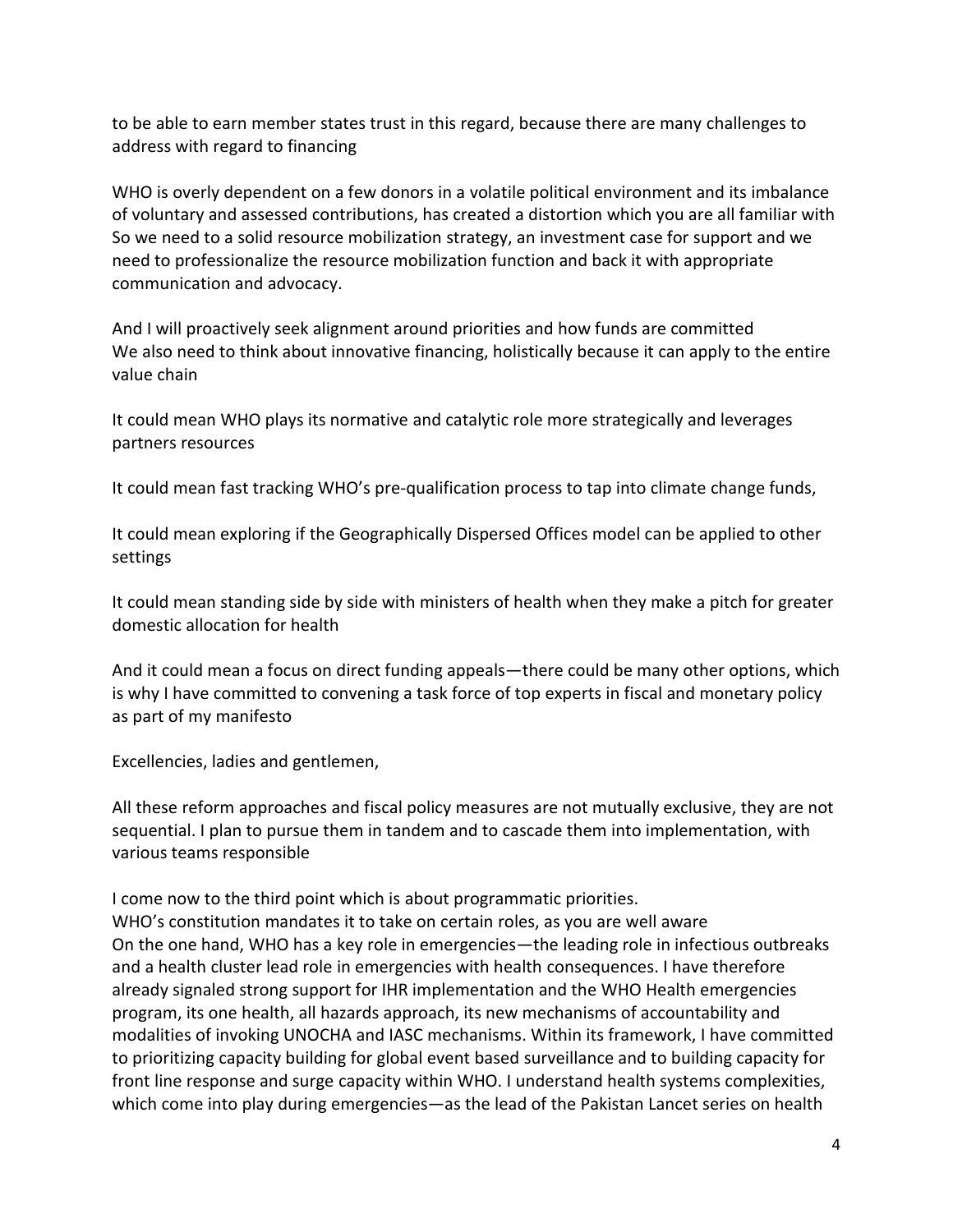reform, I designed a plan for integrated disease surveillance and building capacity for IHR implementation—I will push for similar measures, globally

On the other hand, I believe WHO is uniquely placed for both technical and political activism, in support of the SDGs. But I remain very mindful of going to countries with clear messages and to prioritize systems levers in the SDGs such as UHC which can strengthen the ability to deliver on other commitments—as someone who has a background in health systems, and a history of building systems and structures, this comes to me naturally

Although, SDG 3 is dedicated to health, we know most SDGs deeply impact health and wellbeing through their focus on bridging inequality, and fostering inclusive economic growth and environmental protection—this is where partnerships become critical, and this is why I accord them such high priority in my Vision.

Partnerships have various meanings—and different policy levers come into play to forge and sustain them

It could mean deeper linkages among development, humanitarian and climate changerelated work

Integrating social, economic and environmental objectives.

Clearer collaborative division of labor and better appreciation of comparative advantage when it comes to other global health initiatives UN system

It could mean effective and strategic implementation of FENSA to tap the potential of non-state actors

It could mean playing a stronger catalytic role to forge multi-sectoral governance institutional mechanisms in countries without which much of the NCDs, AMR and emergencies work would not be possible.

Again, I have a natural advantage—I was tasked with multi-stakeholder responsibility as minister and issued a strong global call at the end of my term calling for leadership competencies, and metrics for whole of government performance assessment. Also, my civil society background enables me to appreciate the strengths of the civil society and the private sector, as I have demonstrated in my role as co-chair of the WHO Commission on ending childhood obesity

I do however, remain very conscious of the importance of WHO's normative role and will make sure that it is firewalled from the various actors which need to and must be involved in programmatic work to deliver on SDGs—I was able to demonstrate that I have the ability to do that, in my long-standing engagement with WHO and the operational work I have led in my country. I find transparency and truth are the best principles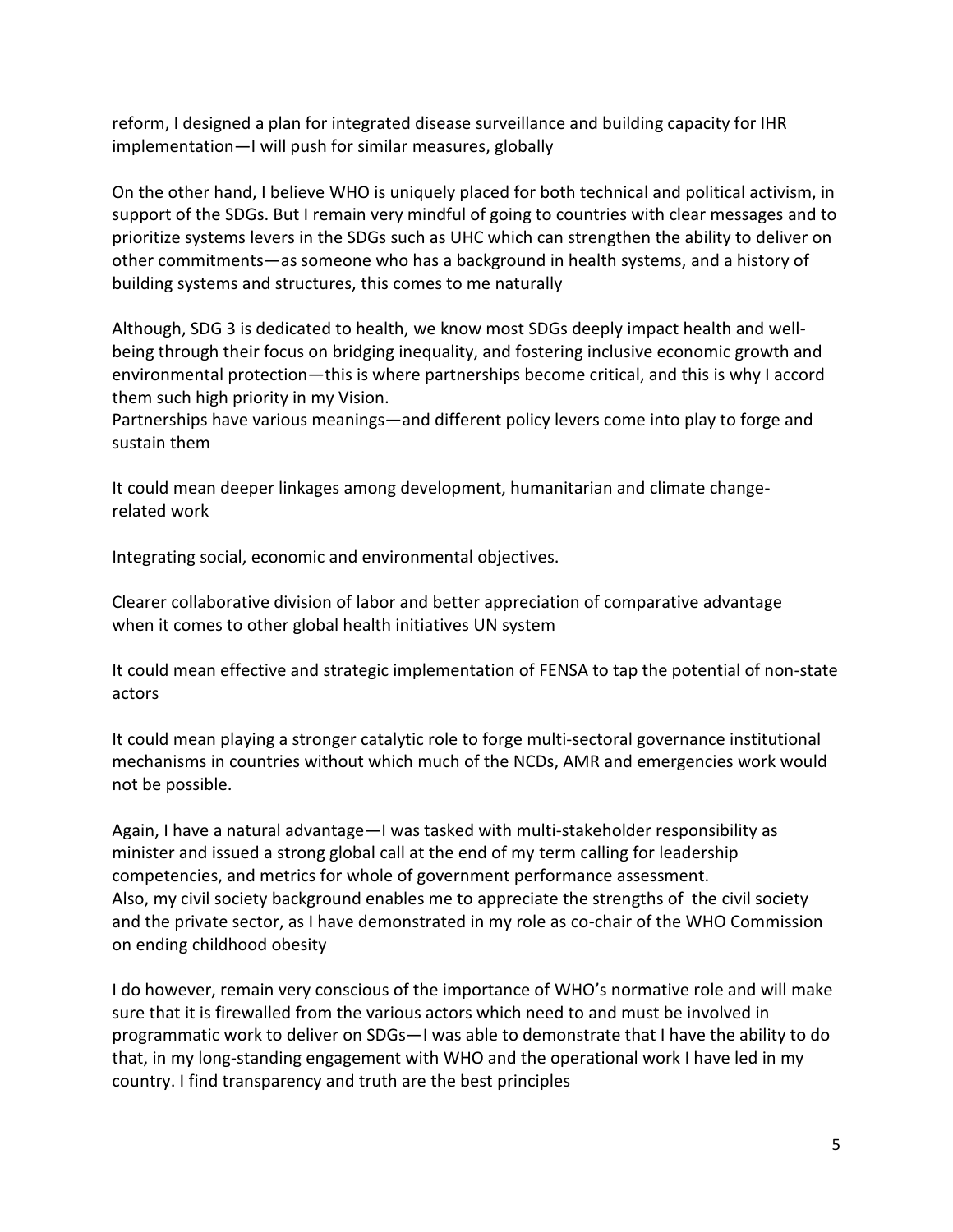Because of my background, I will be able to relate to the new agendas within the SDGs better, in particular NCDs. As someone deeply familiar with WHO's "best buys" work, both technically and politically, this won't be difficult for me. I will push for cost effective interventions that are feasible and appropriate to implement even with the constraints of lower and middle income country health systems.

I will aim to mine WHOs wealth faster and better to be able to respond to member states needs on a real-time basis, which is why I have committed to institutionalizing a culture of the Directors General virtual rounds tables—and this, combined with a further push on matrix management will enable to tackle intra-organizational siloes.

I would aim to lead a transformation so that WHO can be ahead of other agencies in responding to the Sustainable Development Agenda.

Excellencies, ladies and gentlemen,

Implementation of the SDGs also means harness the potential of innovation in a world where massive changes are occurring and where technology and digitization are revolutionizing everything. And therefore, partnerships also mean better linkages with academics, with entrepreneurs, with innovators and solution shops.

Theoretically, today data and predictive analytics could reduce uncertainty in medicine. Billions of people are connected with mobile devices—where the combination of processing power, knowledge access and data portability converge.

Scalable business processes and interoperable solutions for exchanging patients' information offer potential to shape the future of health and healthcare.

WHO has an important normative role to play here—but it also has a role to forge convergence to help join the dots to layer things up and to reimagine health and then to cascade technical and regulatory guidance to countries to address the issues of equity, quality, soaring costs and operational efficiency.

It must address ethical questions which arise in the wake of innovations such as Gene editing and human enhancements.

I am familiar with the entire spectrum. I am co-chair of the World Economic Forums Global Future Council on Healthcare. I have been awarded the global innovation award for my ability to think laterally, to join dots; I have used cell-phones to develop systems that hedge against abuse, a program which has been referred to as the amazon of health case and I have also chaired regulatory commission to revamp regulatory bodies so I know this entire spectrum My experience is varied. I combine public sector and civil society experience, medical as well as research background, deep multilateral and grassroots experience, both public policy and practice.